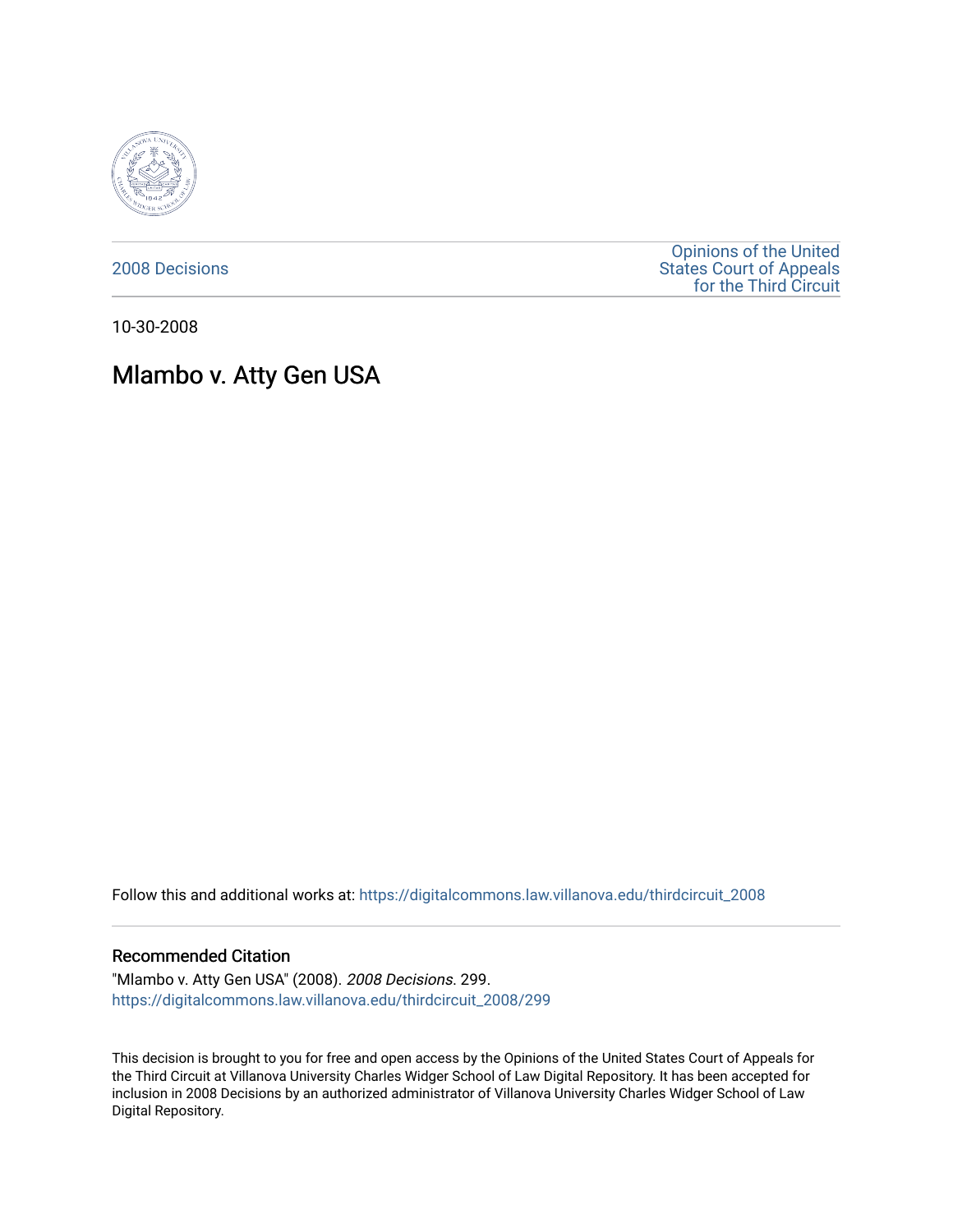#### **NOT PRECEDENTIAL**

## UNITED STATES COURT OF APPEALS FOR THE THIRD CIRCUIT

 $\overline{a}$ 

 $\overline{a}$ 

l

 $\overline{a}$ 

No. 07-3383

## PRIOR BEKITHEMBA MLAMBO, Petitioner

v.

ATTORNEY GENERAL OF THE UNITED STATES, Respondent

On Petition for Review of an Order of the Board of Immigration Appeals (Agency No. A97-965-727) Immigration Judge: Honorable R.K. Malloy

Submitted Pursuant to Third Circuit LAR 34.1(a) October 30, 2008

Before: SLOVITER, STAPLETON and COWEN, Circuit Judges

(Opinion filed: October 30, 2008)

 $\overline{a}$ 

 $\overline{a}$ 

### OPINION

PER CURIAM

Prior Bekithemba Mlambo petitions for review of a final order of removal of the

Board of Immigration Appeals ("BIA"). For the reasons that follow, we will deny the

petition for review.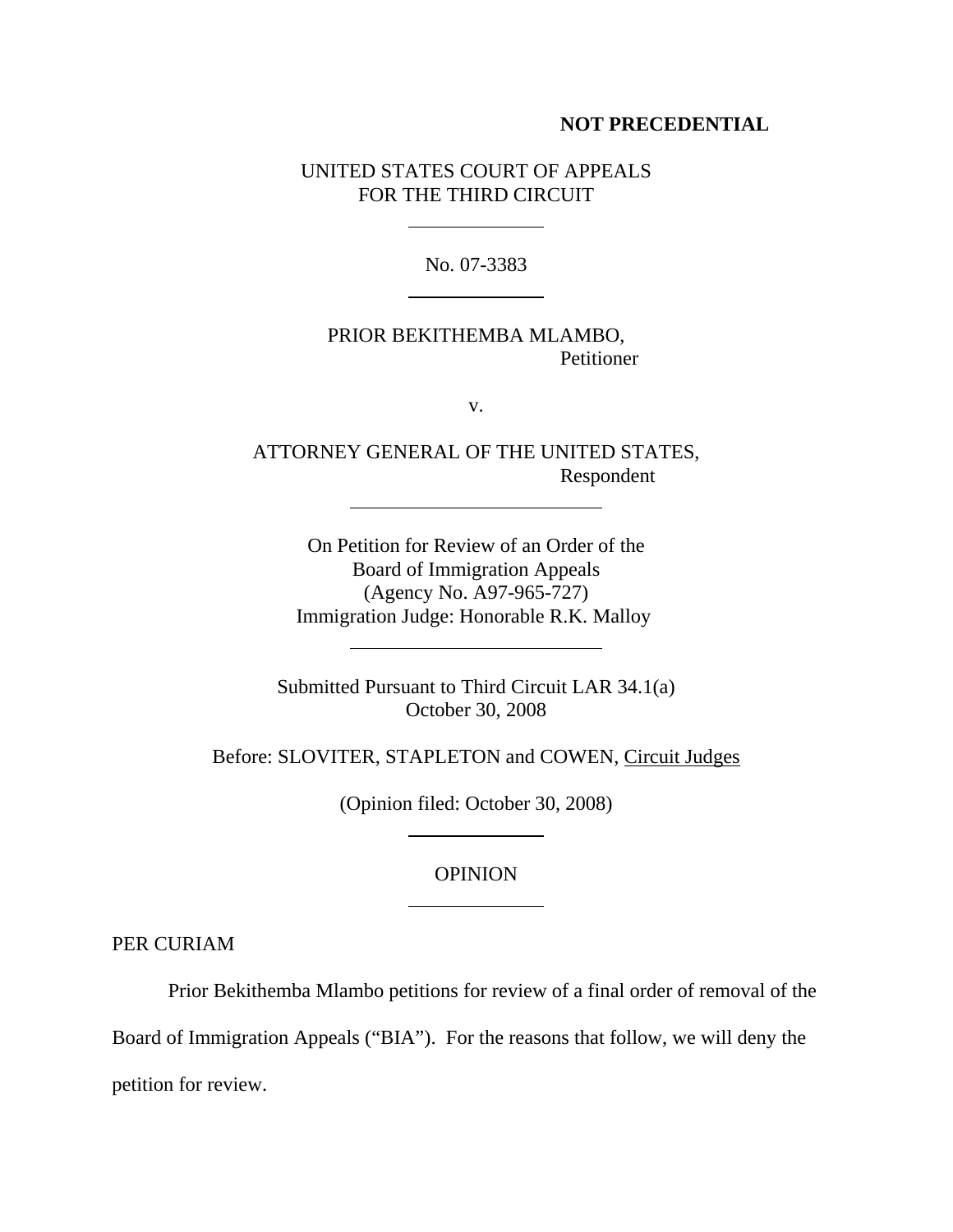Mlambo is a native and citizen of Zimbabwe who came to the United States in January 2000 as a non-immigrant to attend a university. In December 2003, the Immigration and Naturalization Service issued a notice to appear charging that Mlambo was subject to removal because he failed to maintain or comply with the conditions of non-immigrant status under which he was admitted. Through counsel, Mlambo conceded that he did not attend the university from May 31, 2000, until the present, and that he was removable as charged. Mlambo applied for asylum, withholding of removal, and relief under the Convention Against Torture ("CAT").

For the reasons set forth in the IJ's decision, the IJ granted Mlambo withholding of removal, finding that he was persecuted in Zimbabwe on account of a protected ground, and that he would more likely than not suffer future persecution. Mlambo, however, was unhappy with this form of relief because he was concerned that he would be unable to have his family, who were living in the United Kingdom, join him here. Mlambo sought asylum, but the IJ concluded that his asylum application, filed in October 2003, was untimely.

The IJ rejected Mlambo's argument that extraordinary circumstances excused him from filing his application until October 2003. Mlambo testified that he became ill in July 2000, that he was diagnosed with colon cancer in January 2001, and that he received chemotherapy from April 2001 until August 2001. Mlambo's cancer was in remission from August 2001 until June 2004, when it returned. The IJ stated that she could understand Mlambo's delay in filing his asylum application based upon his diagnosis with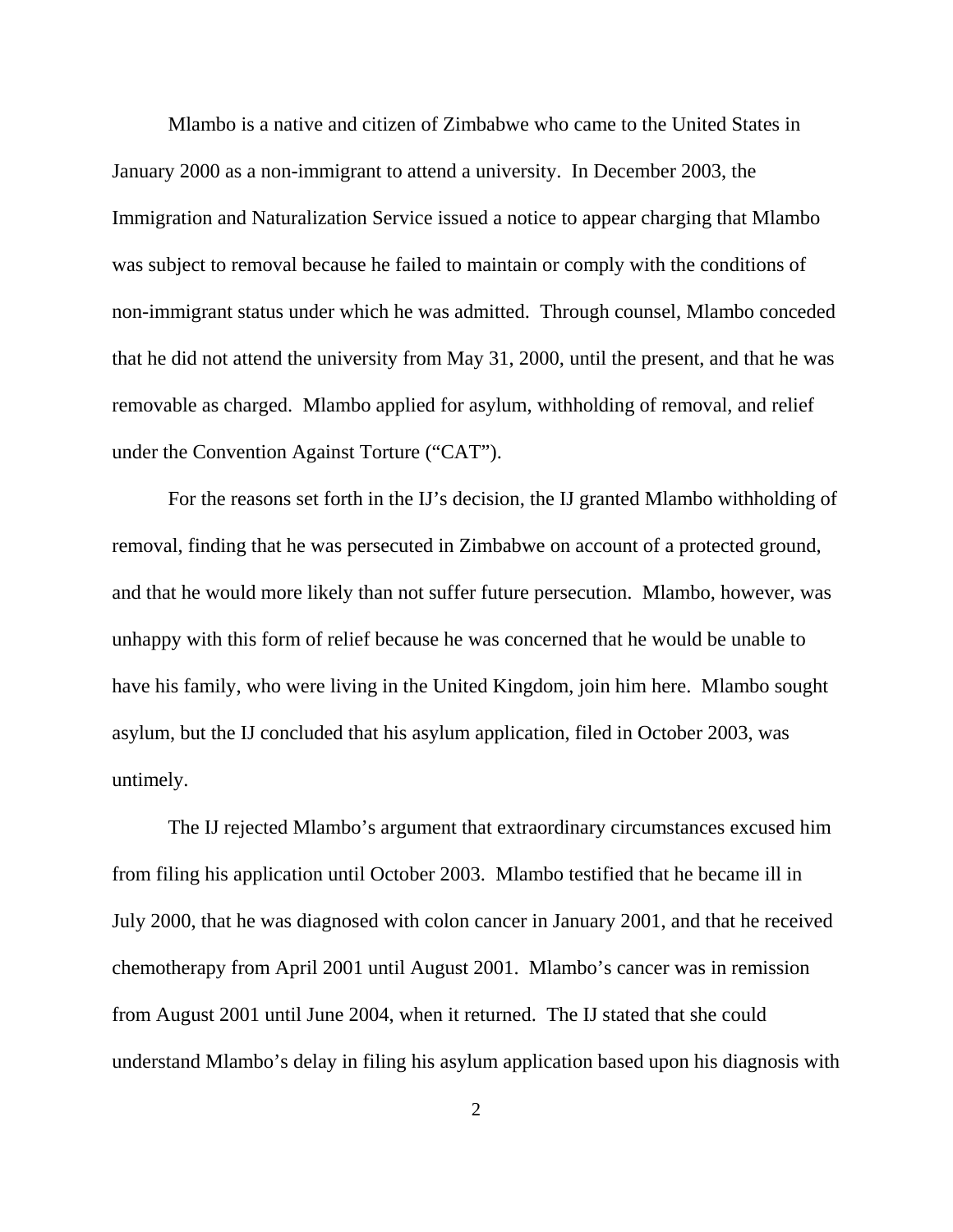a life-threatening disease, but she concluded that waiting until October 2003 to file was unreasonable. The IJ stated that she would have considered the application timely filed if Mlambo had applied by the end of 2001, four or five months after the cancer went into remission. $<sup>1</sup>$ </sup>

The BIA agreed that Mlambo did not file his application within a reasonable period of time and dismissed his appeal. The BIA remanded the record to the IJ to complete the necessary background and security checks related to the grant of withholding of removal. Mlambo then moved for reconsideration of the BIA's order, arguing that the BIA did not consider certain arguments in his brief. $2$  The BIA granted the motion and vacated its prior decision. The BIA, however, again concluded that Mlambo's asylum application was untimely and adopted and affirmed the IJ's decision. The BIA remanded the record to the IJ to complete the background checks related to the grant of withholding of removal. The IJ then entered a final order denying asylum and relief under the CAT and granting withholding of removal. This petition for review followed.

We must first address our jurisdiction over the petition for review. The

<sup>&</sup>lt;sup>1</sup>The IJ also stated in her decision that she would have found the application timely if Mlambo had filed it within six months of August 2001, when his cancer went into remission.

<sup>&</sup>lt;sup>2</sup>Mlambo also filed a petition for review. In March 2007, we dismissed the petition for lack of jurisdiction because a final order had yet to be issued based on the BIA's remand of the record to the IJ.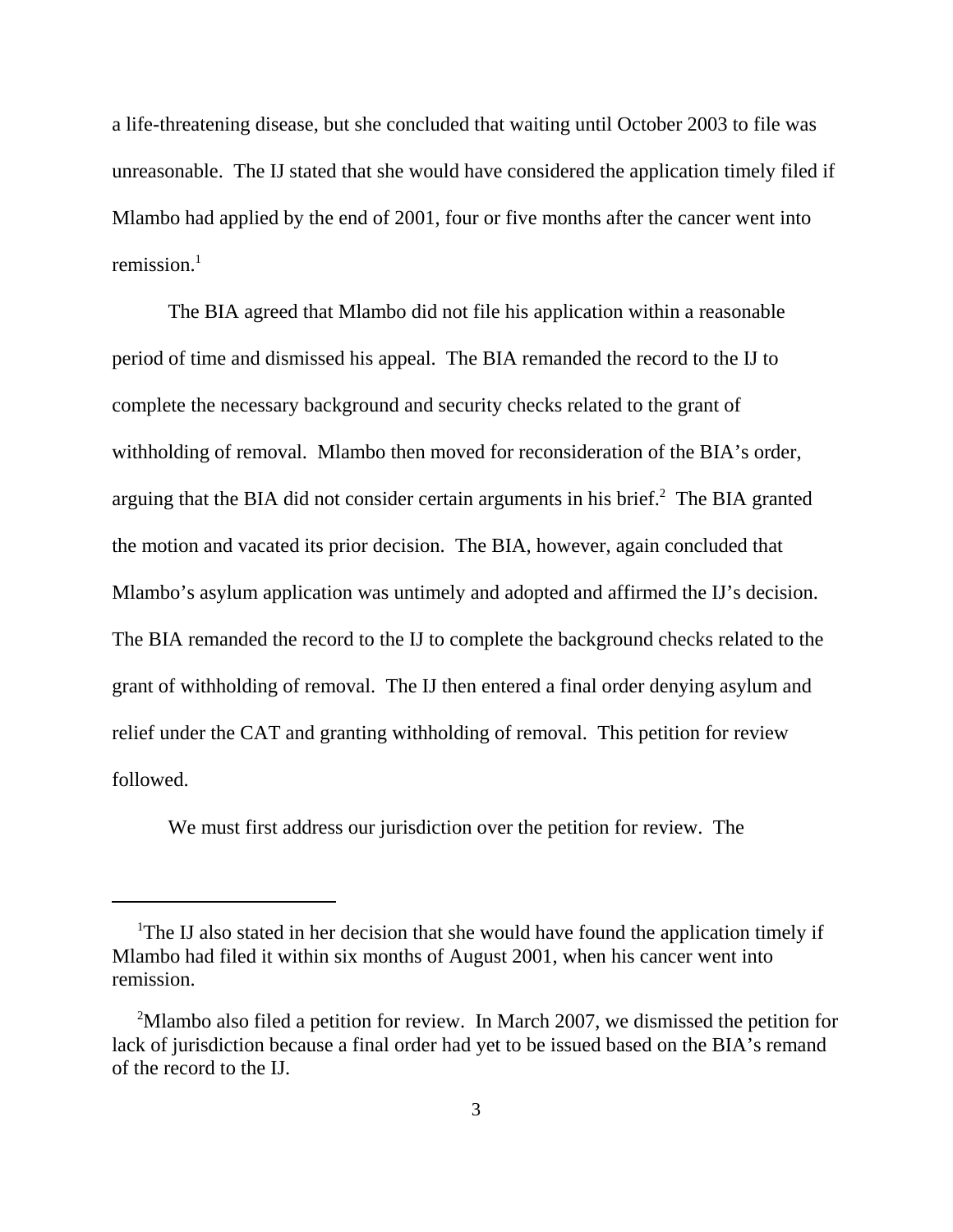Government correctly argues that we lack jurisdiction to review a claim that an alien met his or her burden of showing that extraordinary circumstances excuse the untimely filing of an asylum application. Sukwanputra v. Gonzales, 434 F.3d 627, 635 (3d Cir. 2006). We may, however, entertain constitutional claims or questions of law. Jarbough v. Attorney General, 483 F.3d 184, 189 (3d Cir. 2007). As discussed below, Mlambo presents colorable questions of law for our review. We thus deny the Government's motion to dismiss the petition for review.

Mlambo contends that at the outset of his hearing the IJ expressed the view, contrary to the immigration regulations, that she would not consider his depression as an excuse for his untimely asylum application. Mlambo notes that, under 8 C.F.R. § 1208.4(a)(5), extraordinary circumstances include a "[s]erious illness or mental or physical disability. . .during the 1-year period after arrival[.]" Mlambo further contends that, when his lawyer asked him about his depression, the IJ made clear that she found it irrelevant.

We agree with the BIA that the record does not reflect that the IJ applied a rule that depression can not constitute an extraordinary circumstance excusing an untimely asylum application. In her decision, the IJ recognized that Mlambo's illness "would have a powerful impact on the psychological condition of the individual." Joint App. at 23. The IJ stated:

This is a life-threatening disease, and certainly an individual who is diagnosed with such a life-threatening disease would be depressed, and so the Court certainly can understand a delay in the filing of an application.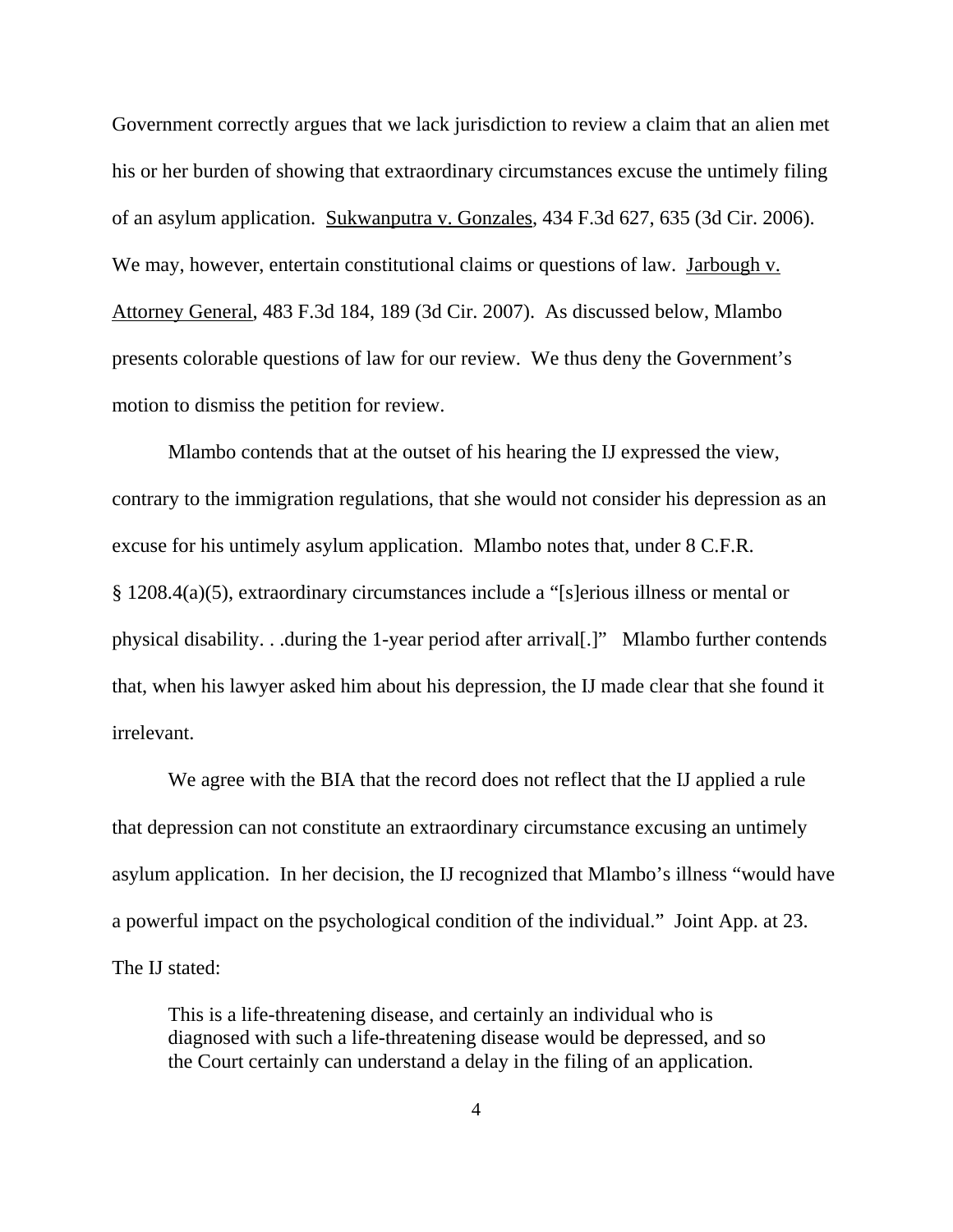However, the issue in this case is how much time should the person be allowed to hold off on the filing of an asylum application if he is suffering from a serious illness? The respondent is still suffering from a serious illness. Should the Court wait until the illness is either cured or goes into permanent remission, if there is such a thing?

Joint App. at 23. The IJ then recounted the facts regarding Mlambo's illness, including his statement in his affidavit that he was severely depressed because he was here without his family, and that people were telling him that he would probably not survive; his statement at the asylum office that he did not fully recover until the latter half of 2002; and his testimony that his cancer was in remission from August 2001 until June 2004.3

Mlambo argues that the IJ's decision must be viewed in the context of her statements at his hearing. The hearing transcript suggests that the IJ did not believe that depression resulting from the separation from one's family would constitute extraordinary circumstances because that is a factor present in all cases. Joint App. at 82. When Mlambo's counsel argued that Mlambo's depression resulted from his illness, the IJ replied that he was asking for too much. Joint App. at 83. The IJ stated that she was willing to give Mlambo a year beyond the deadline to file his application, but not two years. The IJ noted that Mlambo had filed his application while he was still undergoing treatment, and that he could have applied earlier. The transcript reflects that the IJ was considering what was reasonable under the circumstances, and her decision makes clear

<sup>&</sup>lt;sup>3</sup>The IJ also noted that Mlambo had stated at the asylum office that he delayed filing his application because he did not know the asylum process. The IJ stated that such a lack of knowledge did not warrant a waiver of the filing deadline.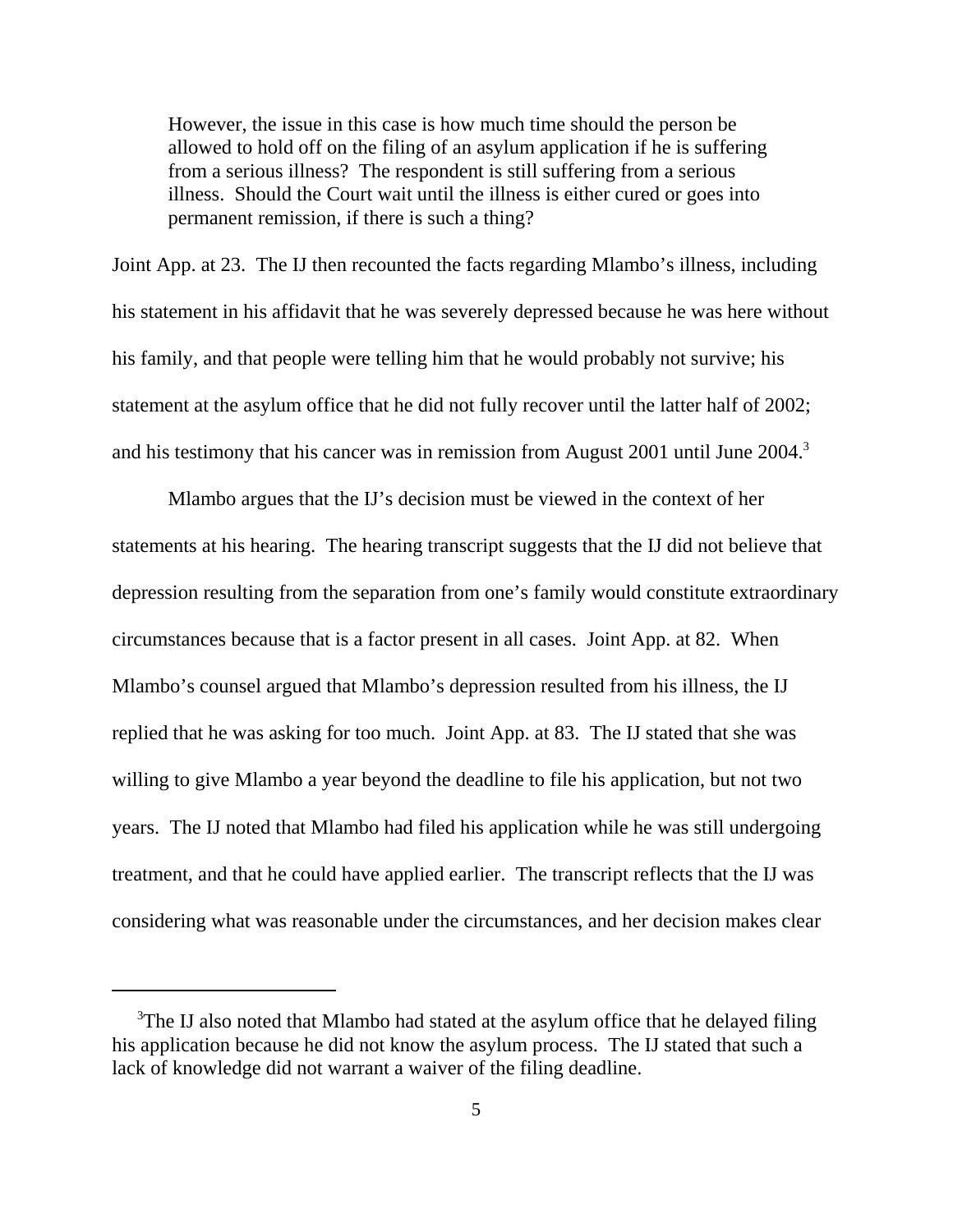that those circumstances included Mlambo's emotional state.<sup>4</sup>

Mlambo further argues that, when counsel tried to elicit testimony about his depression on two occasions, the IJ's responses demonstrated that she found such testimony irrelevant. We disagree. Mlambo notes that, when counsel asked him whether his diagnosis affected his emotional health, the IJ asked counsel to move on. Joint App. at 138. The IJ, however, stated that the answer was obvious, implicitly recognizing that such a diagnosis would have a negative effect. Mlambo also notes that, when counsel asked Mlambo how he felt during the months after he stopped treatment until the time he filed his asylum application, the IJ interrupted him. Joint App. at 139-40. The IJ did so, however, in order to review the circumstances surrounding when he stopped treatment. Mlambo then testified about his state of mind and what he was doing from the time he stopped treatment until his cancer returned. Counsel then asked Mlambo why he did not file his asylum application until October 2003, and Mlambo further testified about his depressed state. Joint App. at 143.

We conclude that the IJ's decision was not contrary to the regulations. The IJ recognized Mlambo's depressed state resulting from his cancer, but concluded that the time that he waited to file was unreasonable, a conclusion that we lack jurisdiction to review.

<sup>&</sup>lt;sup>4</sup>Under the regulations, extraordinary circumstances may excuse the failure to file within the 1-year period as long as the alien filed the application within a reasonable period given those circumstances.  $8 \text{ C.F.R.}$   $\frac{8}{1208.4(a)(5)}$  (emphasis added).